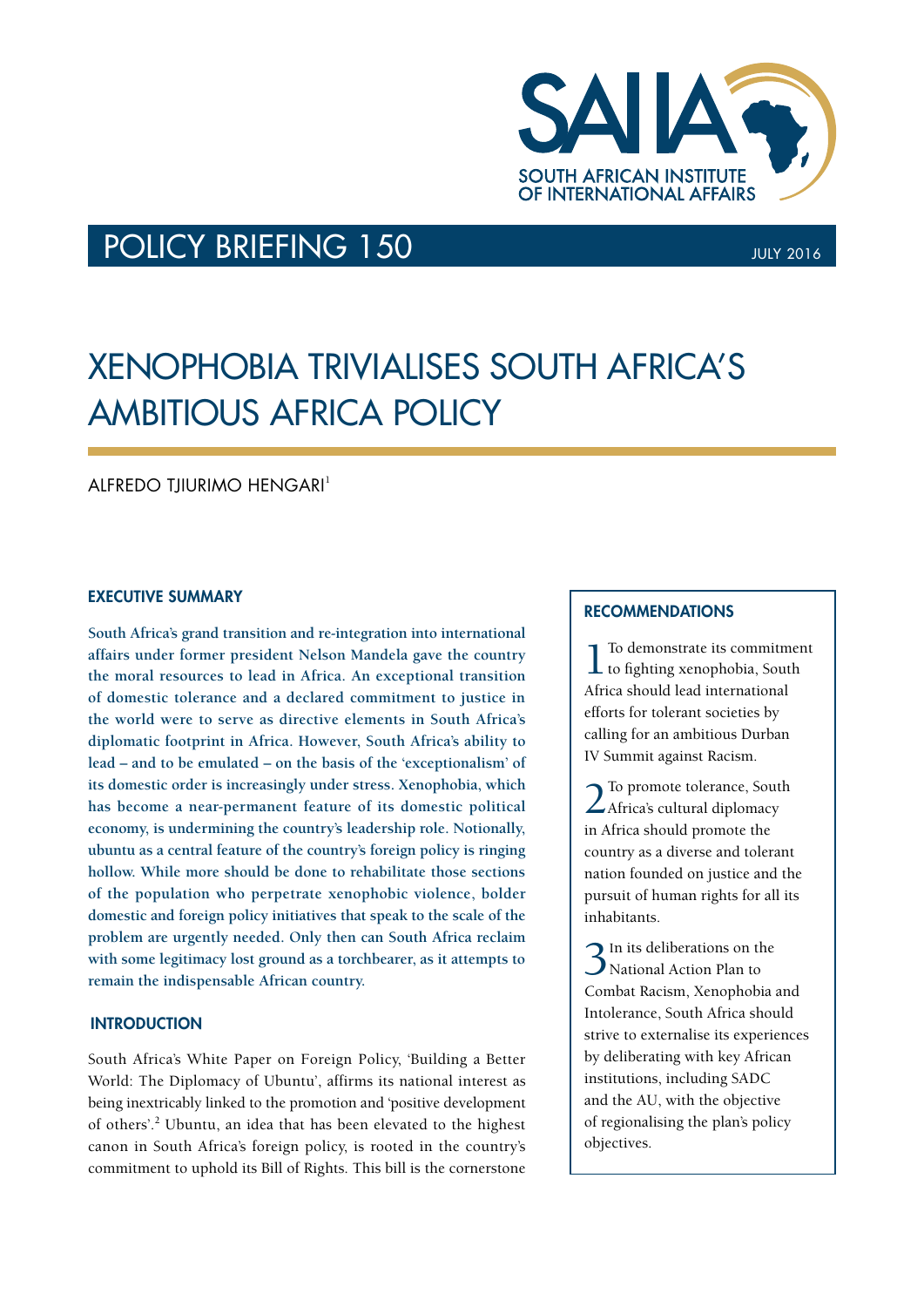of a democracy that affirms the values of human dignity, equality and freedom.

Three further crucial normative references deserve mention in as far as they inform the 'diplomacy of ubuntu'.

First, it could be argued that the thread linking ubuntu as a value to South Africa's diplomacy is the Freedom Charter. This states, 'South Africa belongs to all those who live in it, black and white.'3 Second, South Africa's national anthem *Nkosi Sikelel' iAfrika* (God Bless Africa) underscores South Africa's commitment to the African continent.<sup>4</sup> Last, Mandela, the architect of a tolerant and humane South Africa, vowed in his seminal 1993 article in *Foreign Affairs* that South Africa would promote the human rights of others.<sup>5</sup> These interventions at various points in South Africa's history served as the bedrock on which the state based the foreign policy edifice of a free South Africa.

Sadly, fissures have started to appear. South Africa is unable to provide consistent and principled leadership on matters of justice and injustice in Africa and elsewhere. Yet it is the aspiration to and promise of justice that South Africa carried so remarkably well during its transition. How this exceptional country became a hotbed of xenophobic violence remains a puzzle. In part, the explanation, however insufficient, may be found in the wear and tear of the country's own domestic democratic project, including an economy that has not lived up to the aspirations of the majority. There is no accepted causal link between South Africa's institutional democratic gridlock, sluggish economic growth and poor service delivery and the rising levels of intolerance. While this policy brief infers that the emergence and prevalence of xenophobia in South Africa started to harden at a time of high tensions within democratic institutions and contestation around economic policy, it seeks to locate the debate in South Africa's chosen African destiny. Xenophobic violence undermines and discredits South Africa's unifying African foreign policy vision. It cannot be a credible African leader with violent incidents of xenophobia within its borders.

## FAILING MORAL SUASION IN THE DOMESTIC CONTEXT

Mandela's thinking on human rights both implicitly and explicitly implied that the question of human rights for those who lived in South Africa was not negotiable. South Africa would therefore also seek to champion the human rights of others outside its borders. Since the advent of democracy in South Africa it has invested significant resources in its pursuit of an African continent where human rights, peace and democracy are the norm rather than the exception. These include peace diplomacy in what is now a failing Burundi, a resurgent Central African Republic, a resilient Democratic Republic of the Congo, an emerging Côte d'Ivoire, and a struggling Zimbabwe, Madagascar and Lesotho. Arguably, of all the pivotal states in Africa, including Nigeria, Kenya and Ethiopia, over the past 22 years South Africa has made the most substantive contributions to and investments in a more stable and prosperous continent. No other African country has extended its resources to the various geographies of the African continent in the interest of peace and security. South Africa has also been invited to participate in discussions on the geopolitical challenges around the protection of the rights of individuals in conflict-ridden societies. An example of this is its participation in the UN-led International Dialogue on Syria in January 2014.

Unfortunately, the tolerant African project that South Africa has sought to champion over the past 22 years seems to be faltering. This is not because South Africa's commitment to a peaceful and prosperous Africa is withering. But with intermittent and shocking waves of xenophobic violence within its borders, the country's commitment to the human rights of others, including its appropriation and export of the values of ubuntu as enunciated in its foreign policy, is now subject to interrogation. The inability of the South African government to deal with the scourge decisively, and its oftentimes-meek responses, has created a domestic crisis of human rights. This surely constrains South Africa's ability to champion human rights in its Africa policy, and more broadly in its international affairs.

Xenophobia constitutes a domestic crisis of human rights, as illustrated in the 2014 Amnesty International Report, which noted that 'incidents [of xenophobia] in seven provinces led to the displacement of over 1,600 people'.6 These attacks, when analysed within the context of the events of 2008, in which over 60 migrants died, and their repetition in Durban and the Johannesburg inner city in April 2015, contrast sharply with an external issue-driven agenda aiming to place South Africa at the centre of human rights discourses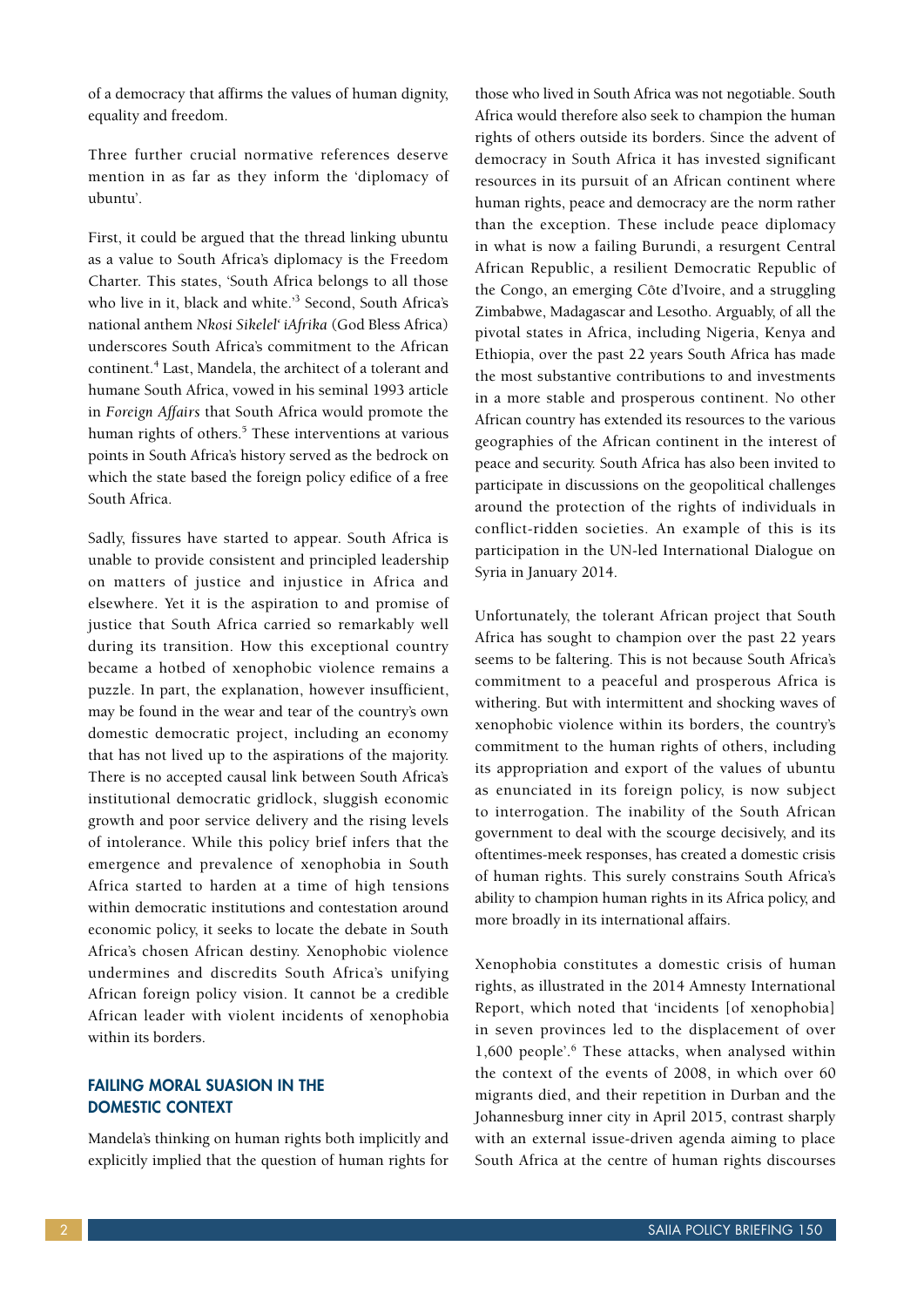in Africa. Similarly, the Amnesty International Report 2015/2016: The State of the World's Human Rights highlights several incidents of violence against refugees and migrants in various areas, including Durban, Grahamstown and Soweto.<sup>7</sup> The picture is worse when viewed within the context of the March 2016 attacks on shops owned by foreign nationals in Katlehong, east of Johannesburg.<sup>8</sup>

This raises the question of how South Africa can construct an external identity and architecture of human rights and tolerance in the face of its African peers' sharp questioning of the poor treatment of migrants within its borders. The point can convincingly be made that with xenophobia South Africa has lost its moral suasion to champion one of its most compelling entry points into African politics – the potential for an exemplary diplomacy based on domestic political tolerance and human rights.

## RECLAIMING LOST MORAL AND ETHICAL GROUND

Before assuming a robust external identity, foreign policy doctrines ought to be localised. South Africans and all those who live within the country's borders, including refugees and illegal migrants, must enjoy the same rights. After all, South Africa has committed to many global instruments and conventions that seek to protect the rights of all. More importantly, the South African constitution is progressive in its guarantee of human rights. In practice, however, this does not imply perfect domestic policy engineering, including implementation. Policies are hardly perfect; the prevalence of xenophobic violence attests to this. But South Africa should be firm on principle, which can be accompanied by policy certainty and institutional commitment to deal with the root causes of this problem.

On this score, the South African government and civil society must be steadfast in their commitment to promote and defend the rights of migrants. While there have been attempts to guarantee these, the government's structural and policy responses to xenophobia have been deficient.

The shocking repetition of xenophobic violence over the years is a manifestation of the inability of the government and civil society to deal with this problem in a decisive manner. In some instances, as 'Operation Fiela'<sup>9</sup> in the aftermath of the April 2015 violence demonstrated, kneejerk and poorly calibrated responses accentuate existing perceptions of structural and administrative xenophobia.

Illustrating the government's meek responses, Human Rights Watch in its World Report 2015 states: 'Incidents of violence against foreign nationals and looting of foreignowned shops highlighted the government's inability to counter xenophobia or address the contributing causes.'10 It suggests that the government should become far more of an activist by depoliticising the problem. After all, as the April 2016 xenophobic attacks in Zambia demonstrate, the problem is not uniquely South African, and the solutions must be regionalised.

Defensive rhetoric and double-speak from government officials are not constructive. A case in point was Minister of Home Affairs Malusi Gigaba, who in defence of the government said: 'South Africa has problems, but we don't send our people to other countries.<sup>'11</sup> President Jacob Zuma's statement to the National Assembly on 19 April 2015, while commendable, also exposed the dangerous double-speak: 'While we strongly condemn the attacks, we are aware of, and are sympathetic to some of the issues that have been raised by affected South African citizens.'12 In times of crisis and xenophobic attacks, the message policymakers send out should not create any doubt among either victims or perpetrators. What is more, the South African government should not wait for violence to erupt before elevating and escalating questions of migration to the regional level. This is exactly what South Africa did when the last wave occurred in 2015. In the aftermath, Zuma cautiously raised the alarm at the April 2015 SADC Extraordinary Summit in Zimbabwe when he warned against the dangers of illegal migration.<sup>13</sup> While some of these pronouncements attempt to deal with the root causes of xenophobia, they should not be standard responses when violence against foreign nationals is perpetuated.

How should the South African government deal with xenophobia in order to reclaim lost ground in its attempts to lead in Africa? Various policy options and actions have emerged in the domestic and regional contexts. In an encouraging move, in his State of the Nation address on 14 February 2016 Zuma declared 21 March 2016 an occasion to mark racism as an injustice. Moreover, on 19 February 2016 roughly 25 000 ANC rank and file sympathisers marched to the Union Buildings to express their displeasure at racism in South Africa. Speaker after speaker, including ministers, provincial premiers, ANC office bearers and the clergy, denounced racism in South Africa. These initiatives are laudable, specifically after the recent bouts of racist remarks. Moreover, the 2016– 2021 National Action Plan to Combat Racism, Racial